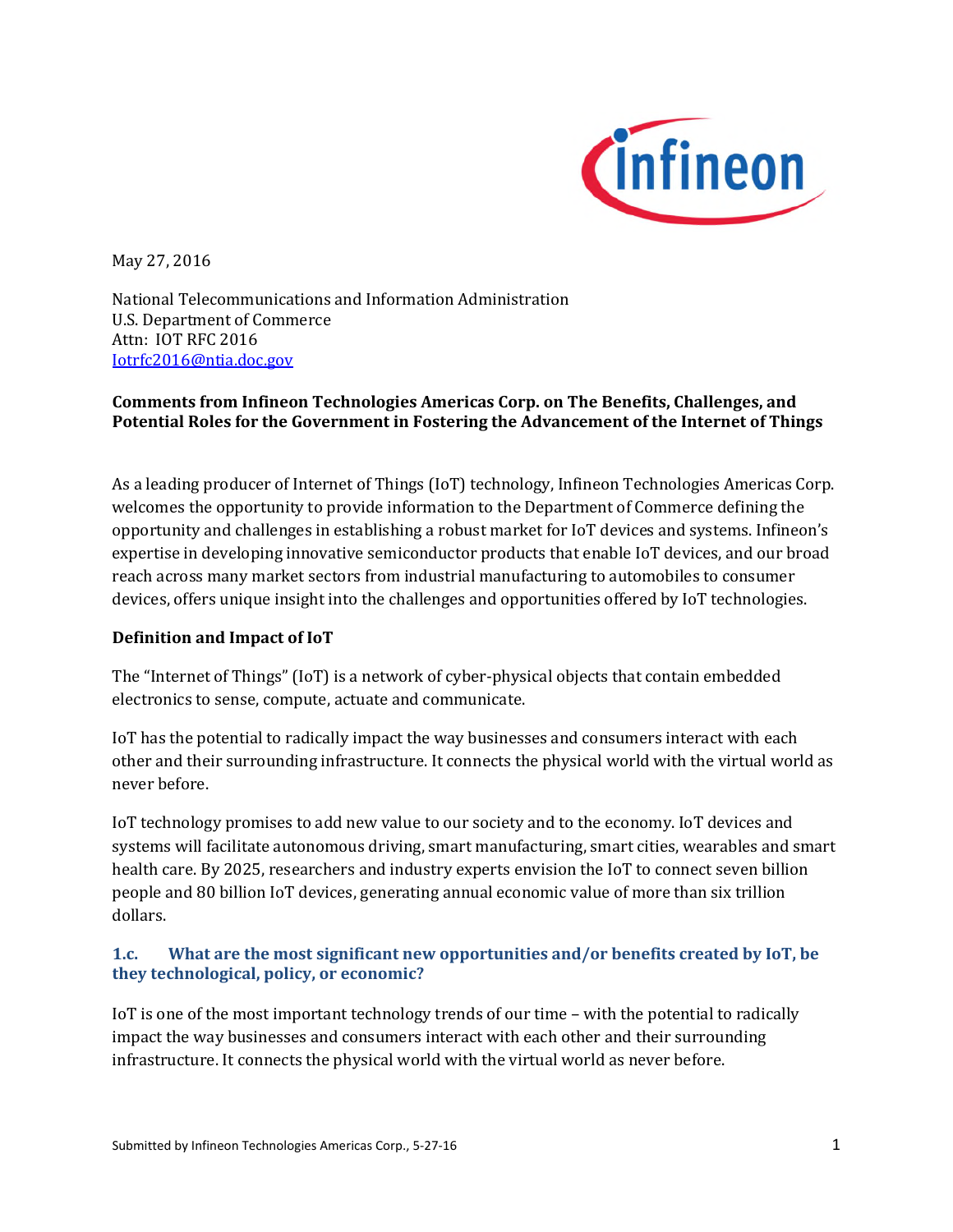Market sectors based on IoT technology promise to add new value to our society and to the economy.

The impact of the IoT reaches beyond economic growth and new jobs. IoT can also help address pressing social and global challenges, including demographic shifts, resource scarcity, and climate change. Senior citizens can enjoy living longer in their homes with greater mobility provided by smart homes and autonomous vehicles. Greater resource efficiency through smart manufacturing and data driven markets will reduce energy usage, reduce materials usage, decrease emissions and reduce manufacturing costs.

# **Specifically, Infineon sees the following market sectors having a substantial impact on safety, reliability, efficiency, convenience and quality in manufacturing, infrastructure and transportation.**

## **Smart Industry**

Smart manufacturing with real-time connectivity of value chains provides significant benefits such as

- Shorter product development cycles and reduced time-to-market;
- Faster adaptation to demand changes;
- Optimization of production processes with regard to energy and resource efficiency;
- Higher productivity through optimal capacity utilization; and
- Improved quality and reliability of products.

Infineon itself is an early adopter of the emerging industrial internet, or IoT for industry. Through its own operations, and its participation in organizations like the Industrial Internet Consortium and Industrie 4.0, Infineon has identified not only the key benefits of smart manufacturing, but also the critical security risks and solutions for smart manufacturing.

## **Smart Cities and Energy**

Semiconductors are key enablers for smarter, more energy efficient and more secure infrastructure in the transition to smart cities. The IoT-enabled infrastructure of smart cities will rely on both embedded systems intelligence from chips and modern information and communications technologies (ICT).

Although modern ICT has the potential to considerably reduce overall emissions by enabling new environmentally friendly solutions such as smart vehicles, smart buildings and smart factories, as the IoT becomes ubiquitous, ICT providers will be challenged to support rising data volumes, higher transmission speeds and increased data storage/processing capabilities. Leading-edge power semiconductors will enable industryleading PUE (power usage efficiency) and DCIE (data center infrastructure efficiency) to mitigate these challenges.

Some examples of semiconductor enabled IoT devices and systems for smart cities include: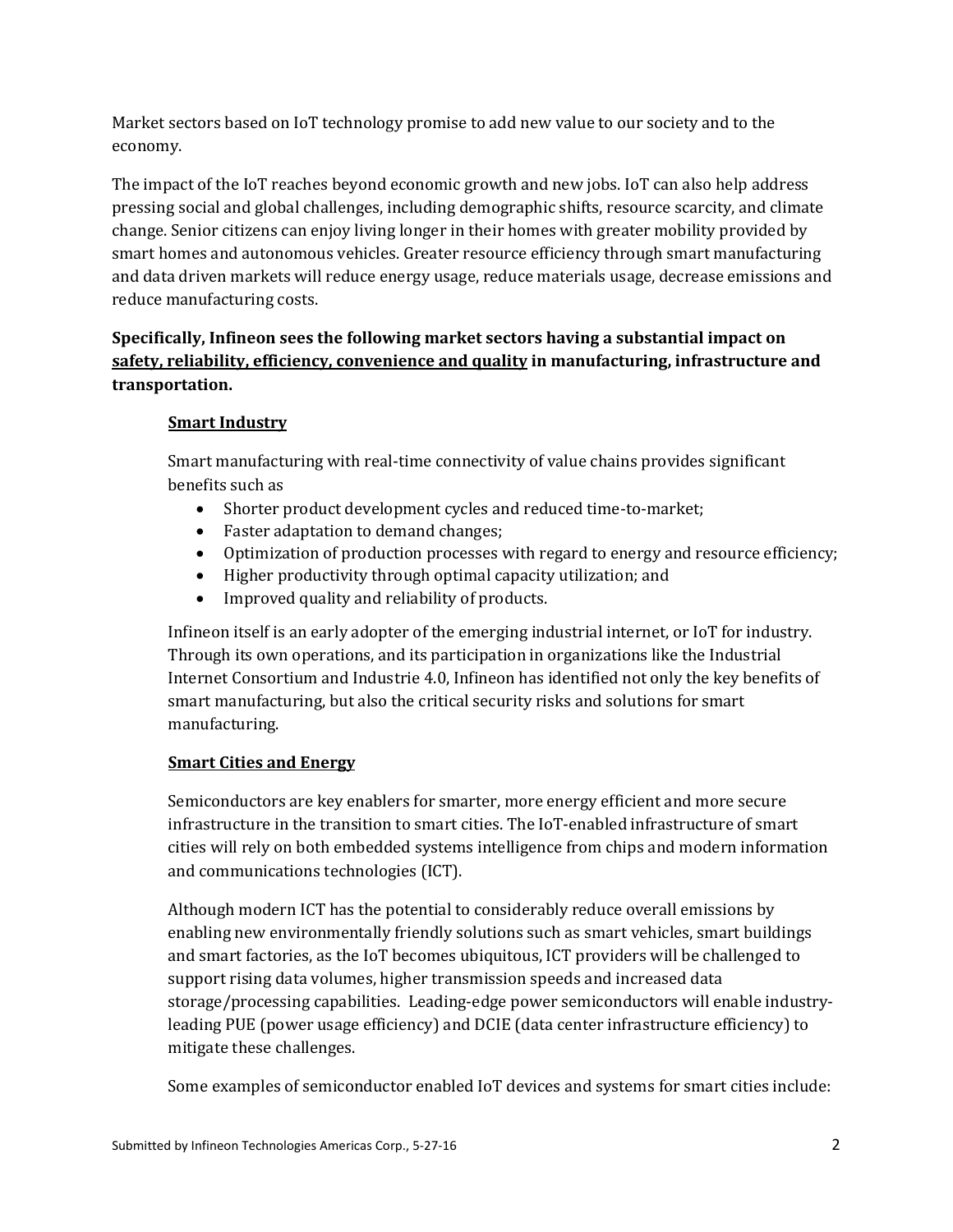- smart lighting systems enabled by state-of-the-art LED technologies;
- smart infrastructure and transportation systems enabled by environmental sensors and microcontrollers;
- smart and secure building technologies; and
- power-efficient generation, storage, management and distribution of energy.

#### **Smart Automotive**

Connected Cars are one of the most recognized applications of the emerging IoT market. Connectivity to and between automobiles offers extraordinary potential benefits including:

- increased driving safety;
- improved vehicle operating efficiency;
- higher utilization of roadways infrastructure;
- reduced costs of vehicle recalls/upgrades;
- new convenience possibilities.

IoT-Automotive offers tremendous benefits to society and a multitude of new business opportunities. The challenge is that with increased connectivity and capabilities of advanced driver assistance technologies comes increased security risk. For automotive, the risks include misuse of data, theft of data, and the possibility of injury or death from remote access to vehicle systems and transportation infrastructure.

### 2. **What definition should we use in examining the IoT landscape and why?**

The "Internet of Things" (IoT) is a network of cyber-physical objects that contain embedded electronics to sense, compute, actuate and communicate.

Infineon proposes this technical definition because it describes the connections between the physical and virtual worlds, and defines the actions are required to create the value proposition of the Internet of Things, From the IoT network will a new means of multilateral and intelligent communication be established that can create efficiencies, solve social issues, and create new economic opportunity.

#### **3.a. With respect to current or planned laws, regulations, and/or policies that apply to IoT, are there examples that foster IoT development and deployment while also providing an appropriate level of protection to workers, consumers, patients, and other users of IoT technologies?**

The National Highway Traffic Safety Administration has a rulemaking underway that would require all vehicles after a certain date to contain vehicle to vehicle (V2V) communication technology, and likewise to protect that communication system with a secure credentialing management system. This rule would push the market for connected cars forward by mandating capability, but not use, of IoT technology. The proposed rule also requires security for the communications system. Automakers can then choose to enable V2V applications on a voluntary basis.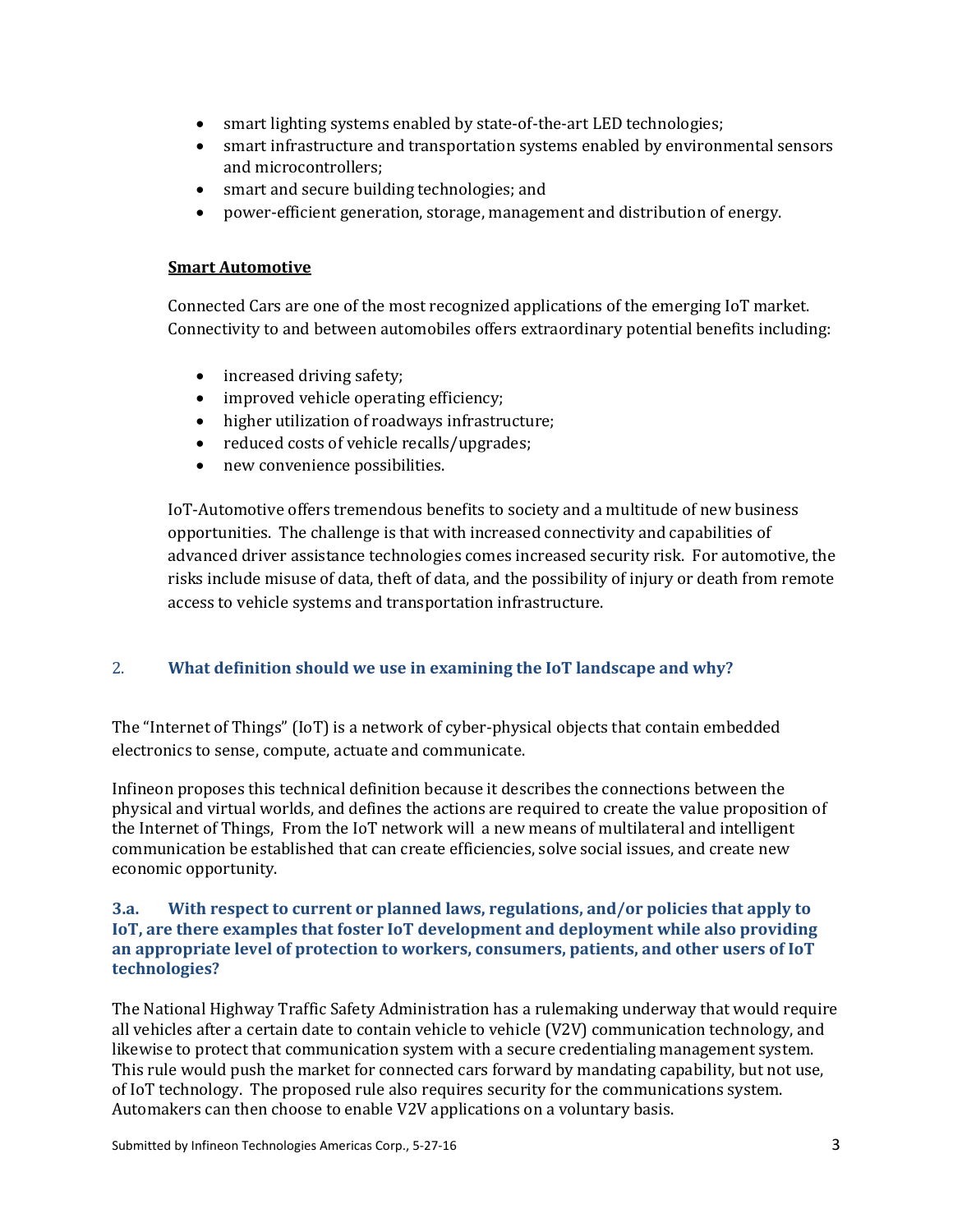## **5. Please provide information on any initiatives or research of significance that have examined or made important strides in understanding the IoT policy landscape?**

The European Semiconductor Industry Association is one sector that recently provided IoT policy recommendations to the European Union's call for policy recommendations on the Internet of Things. http://www.eusemiconductors.eu/images/static\_website/PublicPolicy/Comp\_Innovation/ ESIA\_IoT\_PositionPaper2016.pdf

IoT policy is one element of a larger digital market initiative undertaken by the EU, and that initiative includes some preliminary thinking on IoT principles: Press release: Commission sets out path to digitise European industry: http://europa.eu/rapid/press-release\_IP-16-1407\_en.htm

## **6.a. What technological issues may hinder the development of IoT, if any?**

From a technical perspective, IoT business models across industries rely on gathering data from many IoT devices, analyzing that data, and acting on that data. Sustainable IoT success hinges on making the anticipated billions of IoT devices smart, secure, power-efficient and interoperable.

- **Smart –** Individual IoT devices equipped with semiconductors, such as sensors, processors, actuators and security controllers, must be enabled to deliver the desired data and to take actions as needed.
- **Secure –** Strong security is vital to build trust in the IoT among both businesses and citizens/consumers. Sensitive data must be protected, authentication and authorization must be verified, and device/equipment integrity must be monitored in order to prevent data theft, fraud, and physical and economic damage to IoT enabled systems.
- **Power-efficient –** Power drives IoT devices, allowing them to sense, process, communicate, and act. Power-efficiency is critical to miniaturization of the systems, thus making possible the use of IoT applications everywhere. Connectivity is a substantial power drain to devices. The power needed for wide-scale device connectivity must be produced, managed and delivered in the most energy-efficient way possible, and the performance of all these networked devices must be optimized. A new generation of power semiconductors combined with new packaging technology and digital controller ICs is going to enable the IoT vision.
- **Interoperable -** Interoperability and common standards along the IoT value chain are essential – within an application segment, across different application segments, and across regions. Without interoperability, data will remain fragmented and the promise of IoT cannot be fulfilled.

### **6.b. What can the government do to mitigate these technical issues? Where may government/private sector partnership be beneficial?**

At this early stage in the evolution of the IoT, policymakers should exercise caution in the development of regulations that might restrict innovation in new products and services that promise efficiency and convenience benefits to individuals, government, and industry. At the same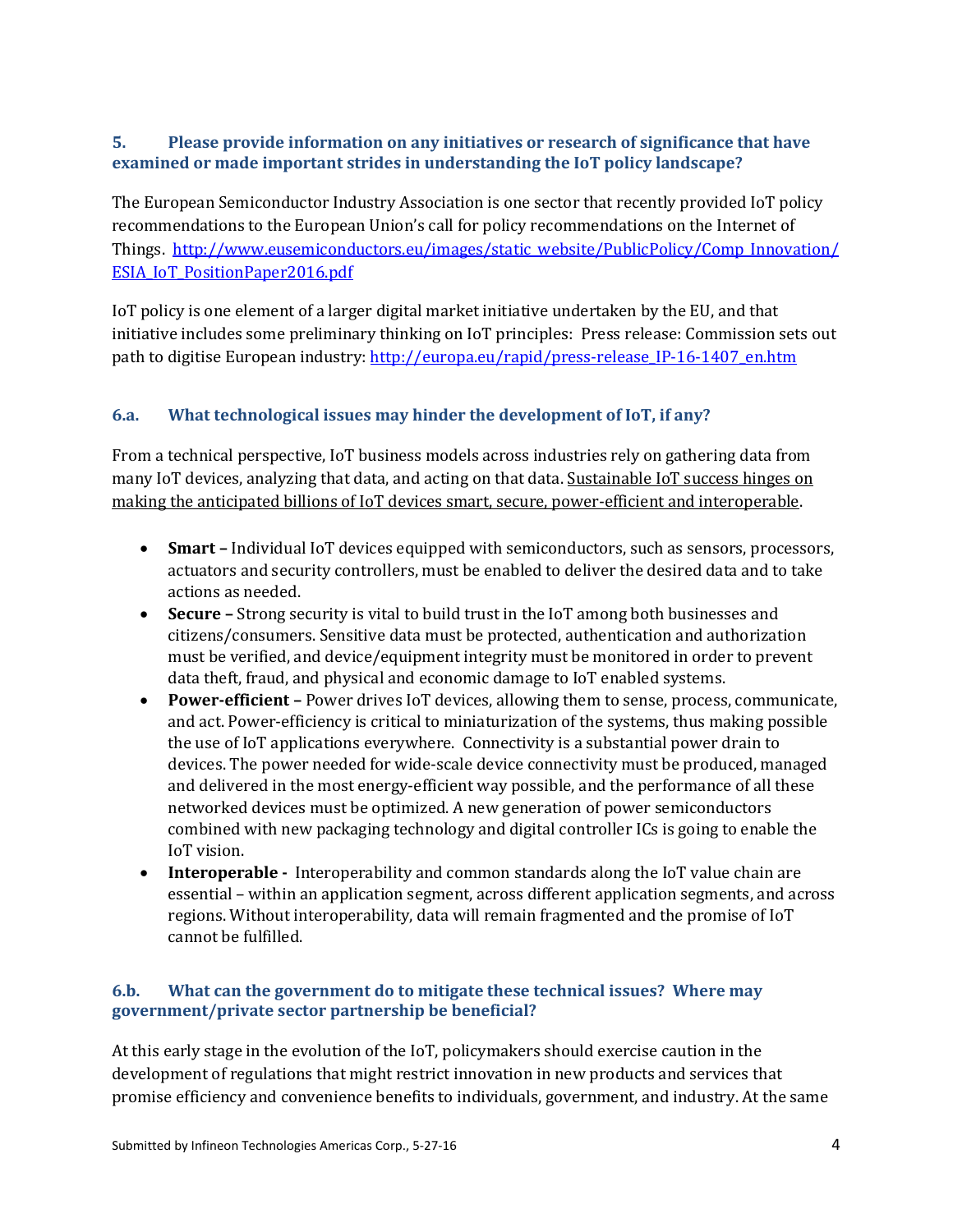time, industry and government together must be vigilant in identifying potential risks to privacy, safety, and health for the emerging IoT devices and systems, as these risks may inhibit the adoption of IoT and thereby restrict innovation. Preventing harm to individuals, organizations and government institutions demands a high level of attention to designing security into IoT devices and systems.

Established security frameworks in critical infrastructure and regulated industries should be reviewed and updated to address IoT security challenges. Industries that have successfully developed cyber security frameworks are natural leaders in the development and implementation of security best practices in the IoT transformation. For example, the aviation and financial services industries have long faced persistent attacks with high consequences. In response, they have developed strong cyber security measures.

Security is fundamental to public trust in IoT products and services, and the benefits of the IoT will not be realized without that trust. Existing and novel security devices and systems are being deployed in some leading IoT applications like connected cars, and slot machines. Key elements of establishing public trust are standardization and certifications for secure IoT applications. Organizations such as UL (previously known as Underwriters Laboratories) can be a model for establishing standards, certification practices, and metrics for cybersecurity.

Today, multiple private groups are coalescing around the challenge of establishing standards for the IoT, including both new consortia and long established organizations such as the Institute of Electrical and Electronics Engineers and UL. Standards organizations are providing guidelines and best practices for device and system security to drive better implementations of IoT in various markets. Nearly all industry consortia recognize the critical role security plays in providing privacy, reliability and safety. And while there have been no public announcements from liability insurers, the insurance industry is present and participating in the discussions within those standards groups.

## **16.a. What are the cybersecurity concerns raised specifically by IoT/ How are they different from other cybersecurity concerns?**

Widespread adoption of IoT technologies means that cybersecurity now has a much greater impact in the physical world. Because cybersecurity is asymmetric, a weak attacker can cause disproportionate damage. With IoT, this disproportionate level of damage can extend into the physical world.

The type and magnitude of risk associated with IoT cybersecurity varies substantially depending on the application – smart home, manufacturing, chemical, utilities, automotive, etc. Injection of fake commands into an IoT system can be an annoyance to a homeowner, cause monetary loss to a manufacturing company, damage critical infrastructure and dependent systems, or even cause injury or death.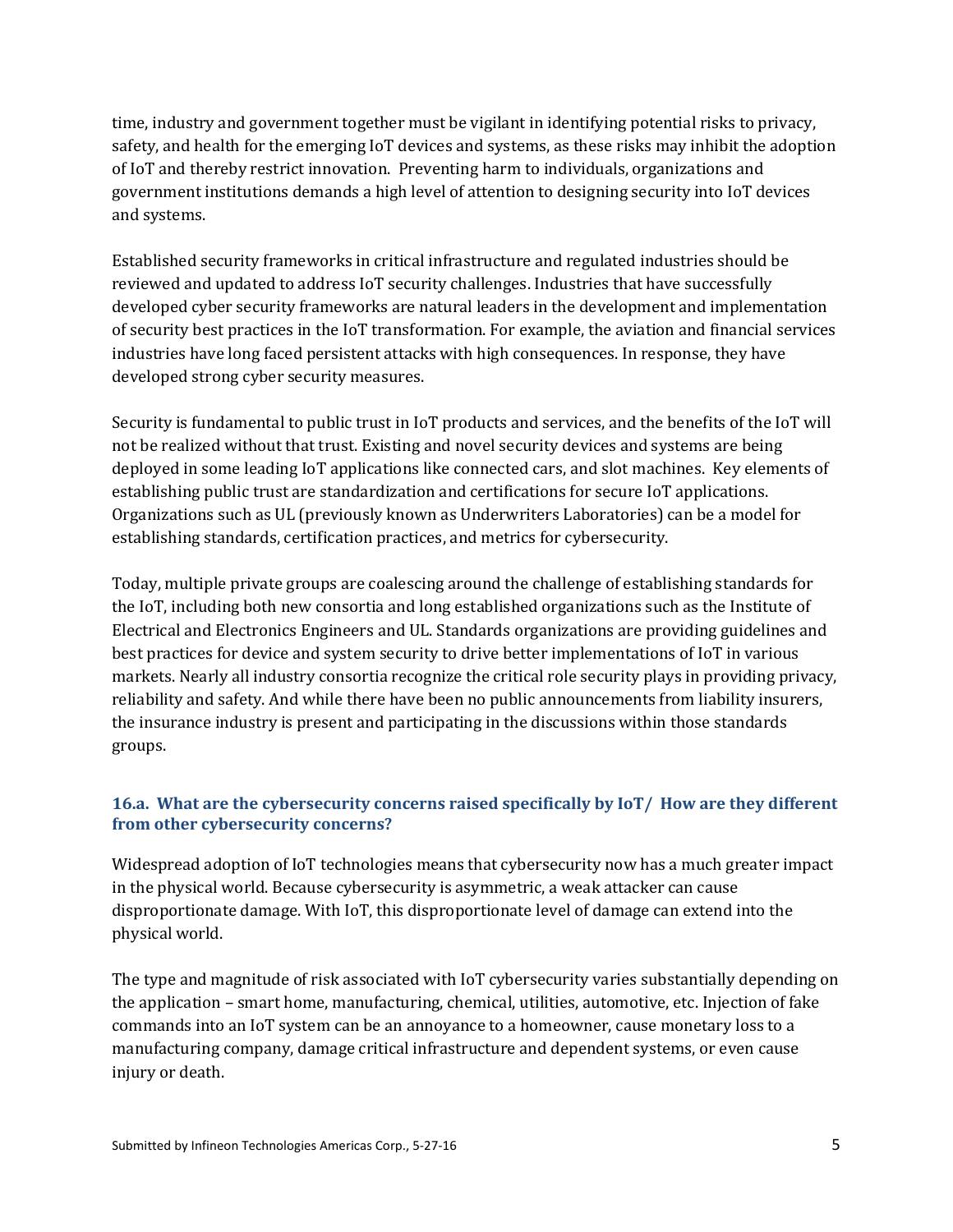Because of this widely varying impact, there cannot be a one-size-fits-all approach to cybersecurity. Instead, a risk-based approach must be used. For high-risk applications, strong security must be used. For lower-risk applications, lesser measures may be employed. Fortunately, cybersecurity defenses that have been developed for information systems can be readily adapted for IoT, at least initially. Software-only approaches are suitable for low risk applications while the use of robust hardware-based security can resist even determined attackers that have access to sophisticated resources.

As we have shown, neither risk nor security is binary. Therefore, objective metrics must be established for cybersecurity risks and countermeasures. One good example of such metrics is the four levels of authentication assurance established in NIST SP 800-63. These levels are widely cited and used throughout information security. NIST should focus on establishing similar levels for IoT risk and security.

#### Specifically for smart manufacturing:

Protecting investments, including Intellectual Property, and ensuring the effective operation of a smart manufacturing site requires dedicated security solutions. These security solutions vary for different levels of the industrial automation architecture, and for different forms of communications infrastructure between those levels. In today's world of industrial IoT, the supervisor level and the control level may be hosted in the cloud. This creates a need for secure Internet communications between all levels of the industrial automation architecture, from supervisor level, to control level, and finally to field level. Further complicating the security requirements, these communications can take place over public or private networks which may be wired or wireless. Each of these architectural alternatives will drive the need for specific and unique security requirements. Semiconductors are the foundation for enabling specific system performance and security criteria specifications. Secure chips create the root of trust for connected components, systems, and solutions in smart manufacturing.

A secure (and in many cases certified) trust anchor is the first step along the IoT value chain to build systems that protect the availability of data, the integrity of processed data, and the confidentiality of data. Secure chips enable secure communication across companies, across countries and across industries through the encryption of sensitive data. Secure chips foster secure identification of connected components, objects, systems and persons. This could mean, for example, mutual authentication of authorized connected devices, authorized cyber physical systems and authorized operators.

New industry standards are essential. For the generation of data, the combination of sensors with secure anchors functioning as roots of trust will be needed in the near future. With this approach, a new class of industry standards in the sensor area is needed. For the hyper-connected world of smart manufacturing, other new standards like ISO/IEC 62443, which combines security and safety in industrial internet, are necessary.